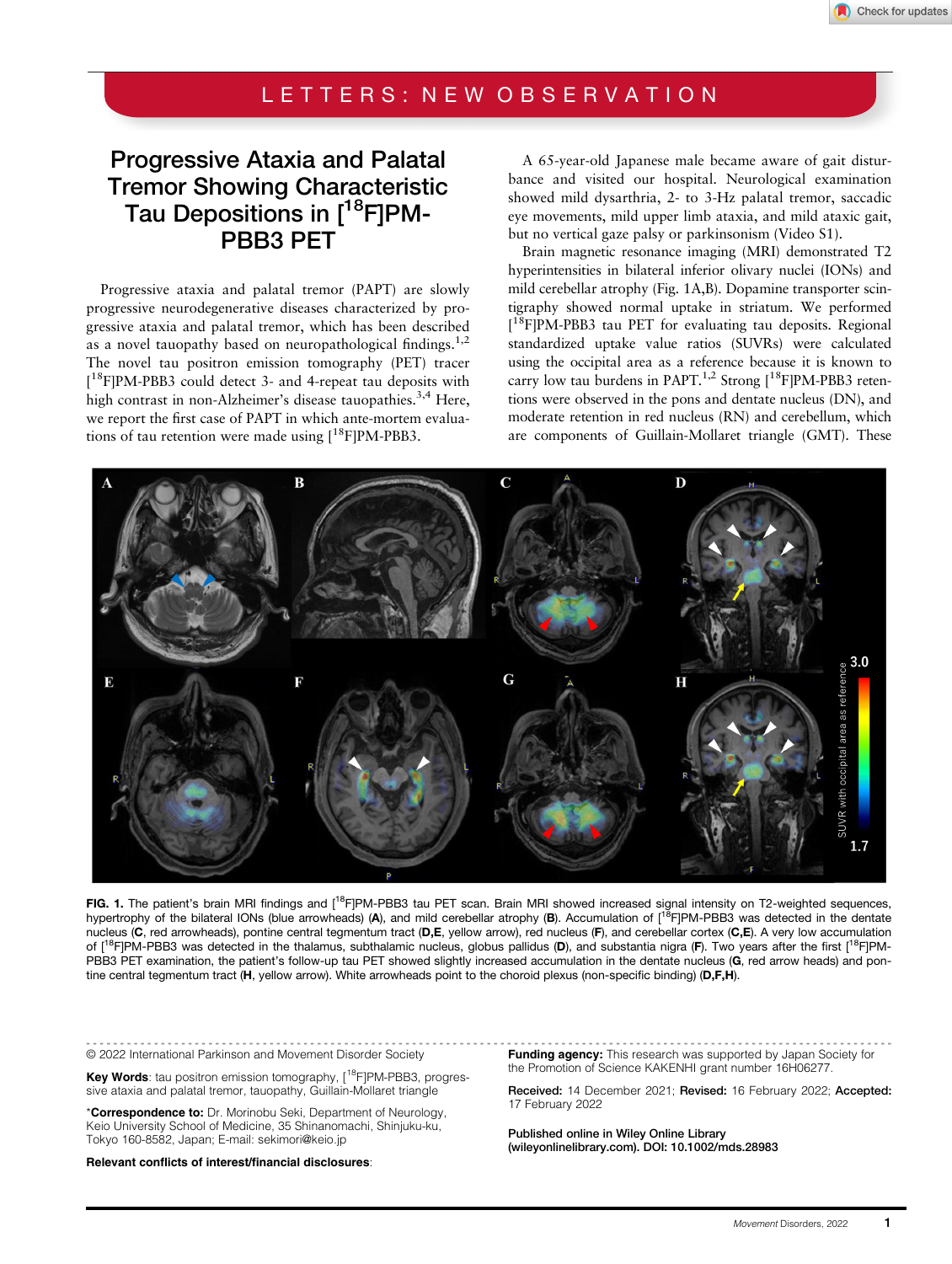|                     |              |              | <b>SUVR</b>     |                                 |                    |                 |
|---------------------|--------------|--------------|-----------------|---------------------------------|--------------------|-----------------|
| Case                | <b>Sex</b>   | Age, y       | Pons            | Superior cerebellar<br>peduncle | Dentate<br>nucleus | Red<br>nucleus  |
| PAPT (present case) | M            | 68           | 1.66            | 1.37                            | 1.97               | 1.65            |
| HC <sub>1</sub>     | F            | 60           | 1.19            | 0.92                            | 1.20               | 1.20            |
| HC2                 | M            | 63           | 1.10            | 0.87                            | 1.32               | 1.25            |
| HC <sub>3</sub>     | F            | 68           | 1.15            | 1.04                            | 1.25               | 1.34            |
| HC <sub>4</sub>     | M            | 68           | 1.26            | 1.18                            | 1.31               | 1.39            |
| HC <sub>5</sub>     | M            | 72           | 1.11            | 1.02                            | 1.20               | 1.04            |
| HC <sub>6</sub>     | F            | 77           | 1.06            | 0.84                            | 1.12               | 0.98            |
| HC (average)        | $M: F = 3:3$ | $68 \pm 6.1$ | $1.14 \pm 0.07$ | $0.98 \pm 0.13$                 | $1.24 \pm 0.08$    | $1.20 \pm 0.16$ |

**TABLE 1** We compared  $\int^{18}F[PM-PBB3 SUVRs$  of this PAPT case with those of age-matched healthy controls ( $N = 6$ ) in the brain regions composing Guillain-Mollaret triangle (pons, superior cerebellar peduncle, dentate nucleus, and red nucleus)

Regional standardized uptake value ratios were calculated using the occipital area as a reference.

findings were consistent with the previously reported pathology in autopsy cases of PAPT (Fig.  $1C-F$ ).<sup>1,2</sup> Compared with healthy controls (HCs), SUVRs of this PAPT case were higher in each brain region composing GMT (Table 1).

There was, however, very low [<sup>18</sup>F]PM-PBB3 retention in substantia nigra, thalamus, subthalamic nucleus, and globus pallidus, which is a distinct pattern from that of our previously reported patient with progressive supranuclear palsy (PSP) with predominant cerebellar ataxia (Fig. 1F).<sup>5</sup> Over the subsequent 2 years, his ataxic gait slowly progressed, but he still had no vertical gaze palsy or parkinsonism. We followed [ 18F]PM-PBB3 PET, which showed gradual increases in the retention of pons, DN, and cerebellum (Fig. 1G,H). Based on the combination and course of his symptoms and imaging findings, we made the diagnosis of PAPT.

To our knowledge, this is the first report of PAPT in which ante-mortem evaluations of tau deposits were performed using tau PET. There have been three autopsy reports of PAPT describing mixed 3- and 4-repeat tau-positive inclusions in IONs and in central tegmental tracts consisting of  $GMT<sup>1,2</sup>$ Consistent with these neuropathological findings, our case showed increased tau retention in DN, pons, RN, and cerebellum. Whereas, IONs demonstrated no obvious accumulation of  $[18F]PM-PBB3$ , unlike the neuropathological findings.

It should be noted that pathological findings of PAPT have been reported in autopsy cases with a long disease duration, whereas we evaluated the early-stage PAPT. Although it is possible that pathological changes other than tau deposition may be present in IONs, the findings of tau PET suggest that T2 hyperintensities in IONs may be secondary to degeneration of structures involved in the GMT rather than degeneration of IONs themselves.

In summary, we performed the first ante-mortem evaluation of tau pathology of PAPT using  $[18F]PM-PBB3$  PET, which may be a useful tool for early diagnoses and longitudinal follow-up in PAPT.

Acknowledgments: We are grateful to APRINOIA Therapeutics<br>(Suzhou, China) for providing the tosylate precursor used for [<sup>18</sup>F]PM-PBB3 radiosynthesis. We thank the patient and his family members who were involved in this research. None of the study participants received financial incentives. This research was supported by Japan Agency for Medical Research and Development (JP17pc0101006).

### Ethics Approval

This study was approved by the Ethics Committee for Human Research of National Institutes for Quantum and Radiological Science and Technology (17–034). This study design and protocol were also approved by the Ethics Committee for Human Research of the Keio University School of Medicine, and informed consent (N20170237) was provided by all participants.

#### Data Availability Statement

The data that support the findings of this study are openly available in [repository name e.g "figshare"] at [doi], reference number [reference number].

Toshiki Tezuka, MD,<sup>1</sup> Neisuke Takahata, MD, PhD,<sup>2,3</sup> Kenji Tagai, MD, PhD,<sup>3</sup> Ryo Ueda, PhD,<sup>4</sup> Daisuke Ito, MD, PhD,<sup>1</sup> Hidetaka Takeda, MD, PhD,<sup>5</sup> Shinichi Takahashi, MD, PhD,<sup>6</sup> Jin Nakahara, MD, PhD,<sup>1</sup> Makoto Higuchi, MD, PhD,<sup>3</sup> and Morinobu Seki, MD, PhD<sup>1</sup> <sup>1</sup> Department of Neurology, Keio University School of Medicine, Tokyo, Japan, <sup>2</sup> Department of Neuropsychiatry, Keio University School of Medicine, Tokyo, Japan, <sup>3</sup>Department of Functional Brain Imaging, Institute for Quantum Medical Science, Quantum Life and Medical Science Directorate, National Institutes for Quantum and Radiological Science and Technology (QST), Chiba, Japan, <sup>4</sup>Office of Radiation Technology, Keio University Hospital, Tokyo, Japan, <sup>5</sup>Department of Training System for Nurses Pertaining to Specified Acts, International University of Health and Welfare, Tokyo, Japan, and <sup>6</sup>Department of Neurology and Cerebrovascular Medicine, Saitama Medical University International Medical Center, Saitama, Japan

#### References

1. Mari Z, Halls AJM, Vortmeyer A, et al. Clinico-pathological correlation in progressive ataxia and palatal tremor: a novel tauopathy. Mov Disord Clin Pract 2014;1(1):50–56.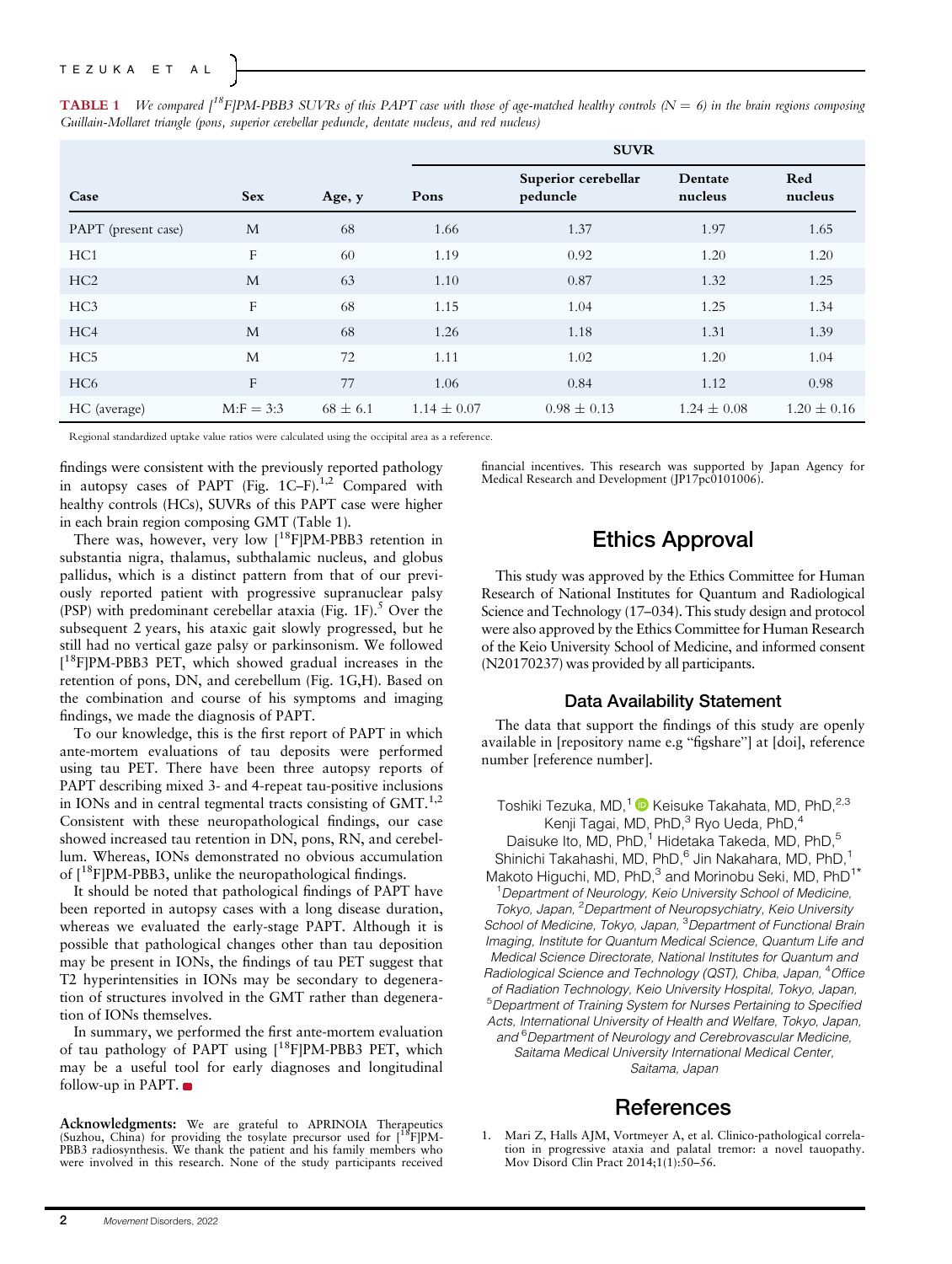- 2. Gao AF, Faust-Socher A, Al-Murshed M, et al. Progressive ataxia and palatal tremor: two autopsy cases of a novel tauopathy. Mov Disord 2017;32(10):1465–1473.
- 3. Tagai K, Ono M, Kubota M, et al. High-contrast in vivo imaging of tau pathologies in Alzheimer's and non-Alzheimer's disease tauopathies. Neuron 2021;109(1):42–58 e8.
- 4. Mashima K, Konishi M, Tezuka T, et al. A case of tauopathy with auditory agnosia and dysprosody diagnosed by  $[^{18}F]PM-PBBS$  tau PET scan. Neurol Sci 2021;42(8):3471–3474.
- 5. Ishizuchi K, Takizawa T, Tezuka T, et al. A case of progressive supranuclear palsy with predominant cerebellar ataxia diagnosed by [<sup>18</sup>F]PM-PBB3 tau PET. J Neurol Sci 2021;425:117440

## Supporting Data

Additional Supporting Information may be found in the online version of this article at the publisher's web-site.